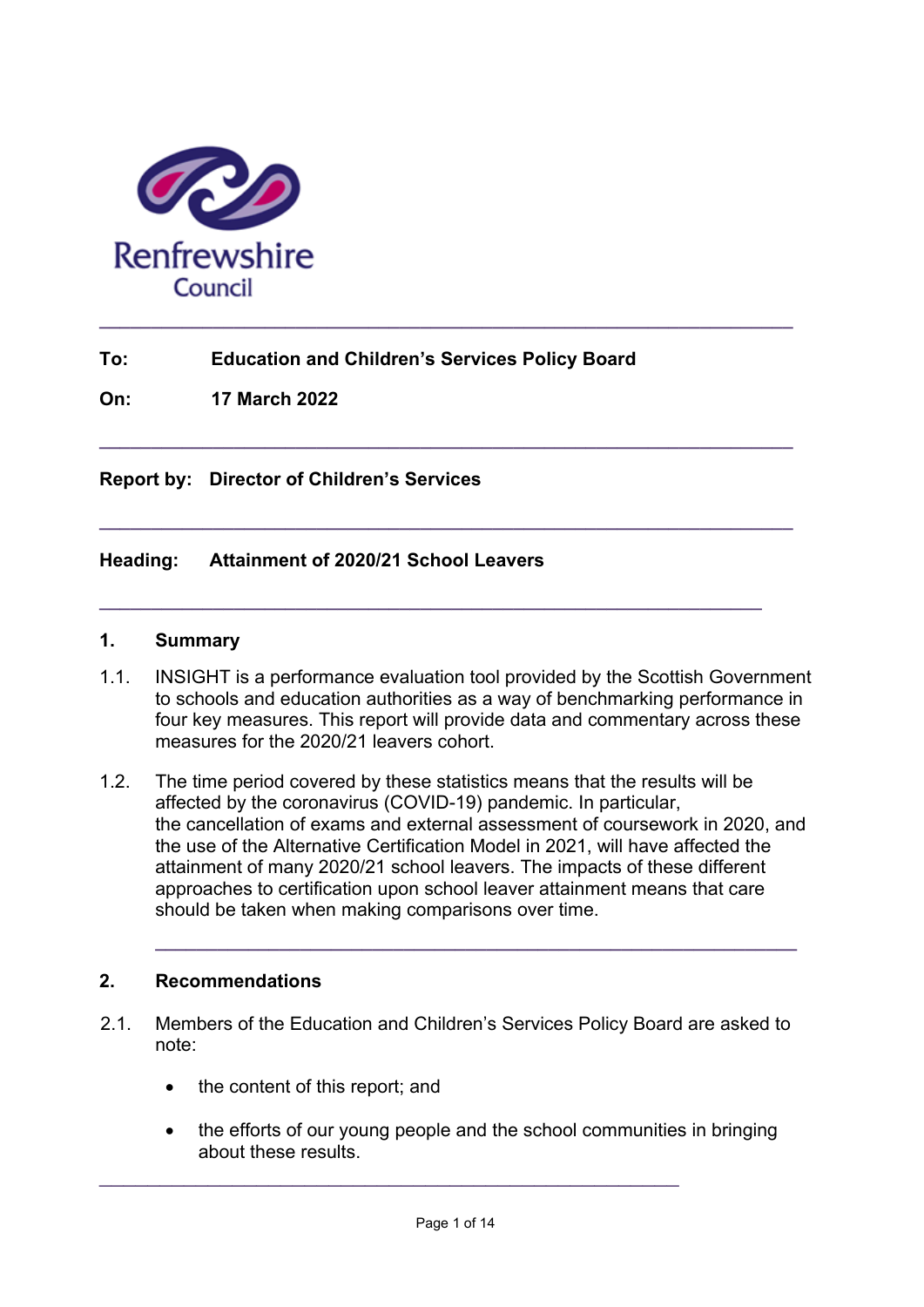# **3. Background**

- 3.1. INSIGHT is a performance evaluation tool provided by the Scottish Government to schools and education authorities as a way of benchmarking performance in four key measures:
	- attainment in literacy and numeracy;
	- improving attainment for all;
	- **•** attainment versus deprivation; and
	- **•** leavers' destinations.
- 3.2. This report will provide data and commentary on the performance of the 2020/21 leavers cohort in these four key measures. A leavers cohort includes all pupils that left school within a year, regardless of the stage they were at when they left school.
- 3.3. The time period covered by these statistics means that the results will be affected by the coronavirus (COVID-19) pandemic. In particular, the cancellation of exams and external assessment of coursework in 2020, and the use of the Alternative Certification Model in 2021, will have affected the attainment of many 2020/21 school leavers. It is also likely that the pandemic will have continued to affect the destination choices made by, and opportunities available to, some school leavers in 2020/21.
- 3.4. The impacts of these different approaches to certification upon school leaver attainment means that care should be taken when making comparisons over time. The attainment data provides an accurate reflection of the attainment with which school leavers in Scotland left school; for this reason attainment data for 2020/21, 2019/20 and previous years are presented together.
- 3.5. The INSIGHT tool uses a 'virtual comparator' (VC) to allow authorities and schools to make statistically valid comparisons between how young people have performed against young people nationally, who share four similar characteristics. These characteristics are gender, stage of leaving, percentage of time spent in mainstream classes, and Scottish Index of Multiple Deprivation (SIMD) decile. INSIGHT also allows us to compare our performance with the national picture.

## **Attainment in Literacy and Numeracy**

- 3.6. Raising attainment in literacy and numeracy remains a key priority of Renfrewshire Council Children's Services. This is also one of the Scottish Government's key priorities as detailed in its National Improvement Framework.
- 3.7. Attainment in literacy and numeracy includes passes at National 4 and 5 in English and Maths. It also includes passes in some other awards at Scottish Certificate and Qualification Framework (SCQF) levels 4 and 5 which contain certain core elements of literacy and numeracy. The tables which follow provide data on our performance of our school leaver cohort in literacy and numeracy compared to our virtual comparator and national figures.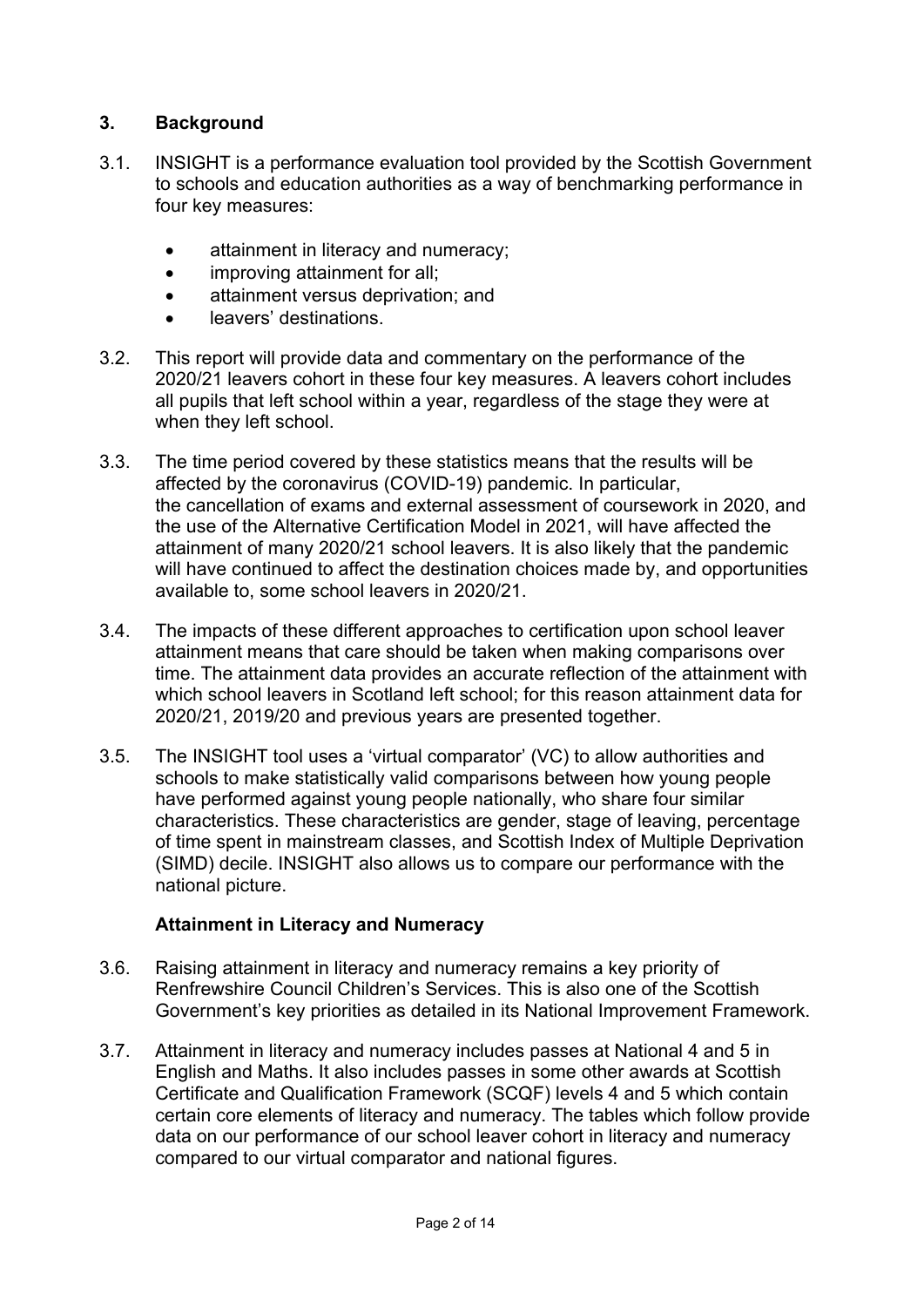## **Attainment in Literacy**

3.8. The graphs that follow show the percentage of leavers achieving SCQF level 4 and SCQF 5 in literacy over 5 years.



3.9. The percentage of leavers in Renfrewshire achieving literacy at SCQF level 4 or above has remained relatively constant over the past 5 years. Renfrewshire remains marginally ahead of both comparators in this measure. In the 2020/21 leavers cohort 97% of Renfrewshire pupils achieved this literacy at SCQF level 4, compared with 95% nationally and 96% for the virtual comparator.

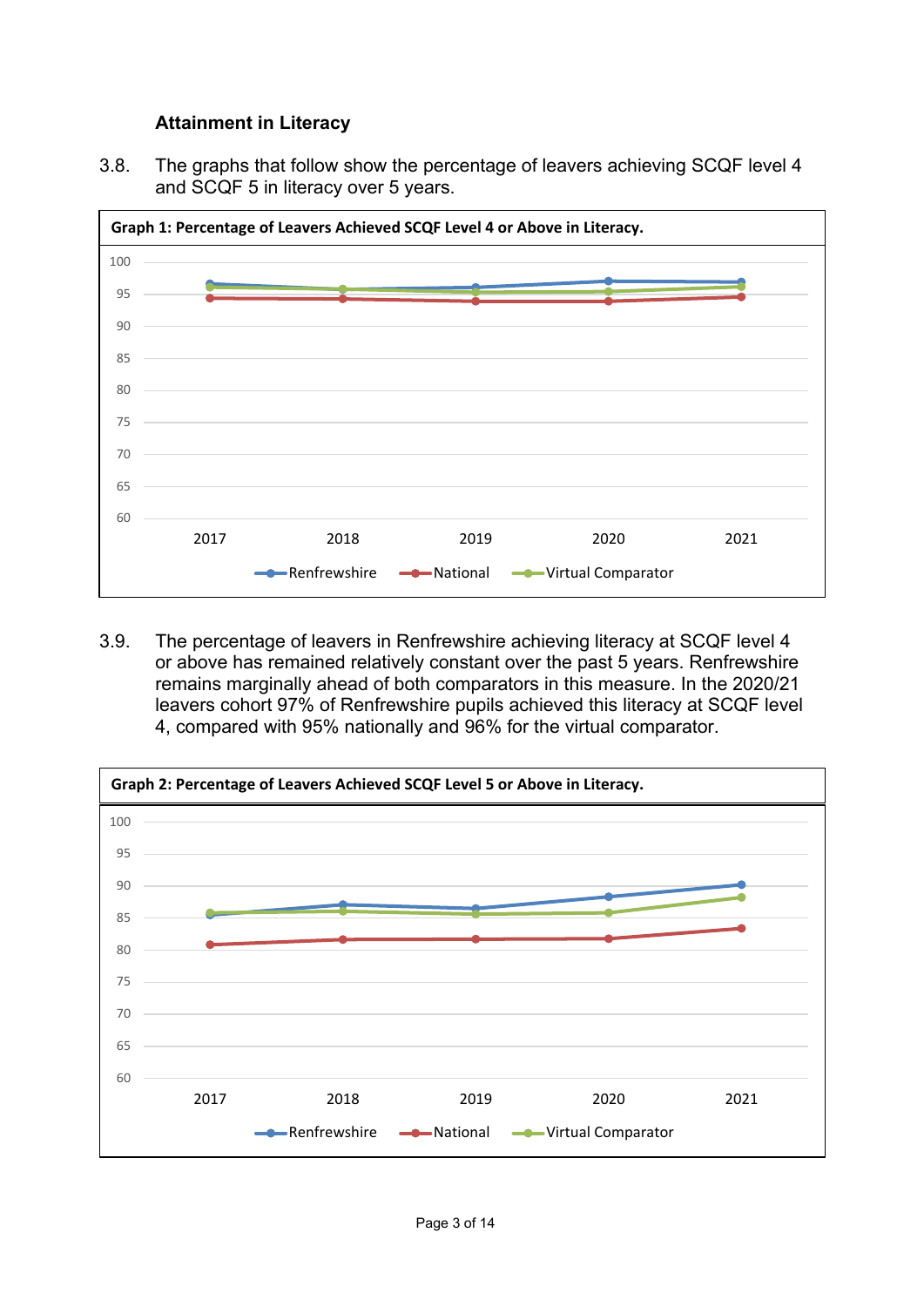3.10. Attainment in literacy at SCQF level 5 or above is higher than previous years. Figures remained broadly consistent for the 2016/17 to 2018/29 leavers cohorts who were presented for exam diets. The 2019/20 and 2020/21 leavers cohorts who were impacted by exam cancellations have higher attainment across Renfrewshire and its comparators. However, Renfrewshire is ahead of both comparators over 5 years. In the 2020/21 leavers cohort 90% of Renfrewshire pupils achieved this measure, compared with 83% nationally and 88% for the virtual comparator.

# **Attainment in Numeracy**

3.11. The graphs that follow show the percentage of Renfrewshire leavers who have achieved SCQF level 4 and SCQF level 5 in numeracy over 5 years.



3.12. Patterns of attainment in numeracy are similar to literacy, although literacy attainment is higher across both levels. At SCQF level 4, numeracy attainment is broadly consistent over 5 years. There have been some increases in the 2019/20 and 2020/21 leavers cohorts, but these are marginal. Renfrewshire is marginally ahead of national over 5 years and ahead of the virtual comparator over 3 years. In the 2020/21 leavers cohort 94% of Renfrewshire pupils achieved SCQF level 4 numeracy, compared with 92% nationally and 94% for the virtual comparator.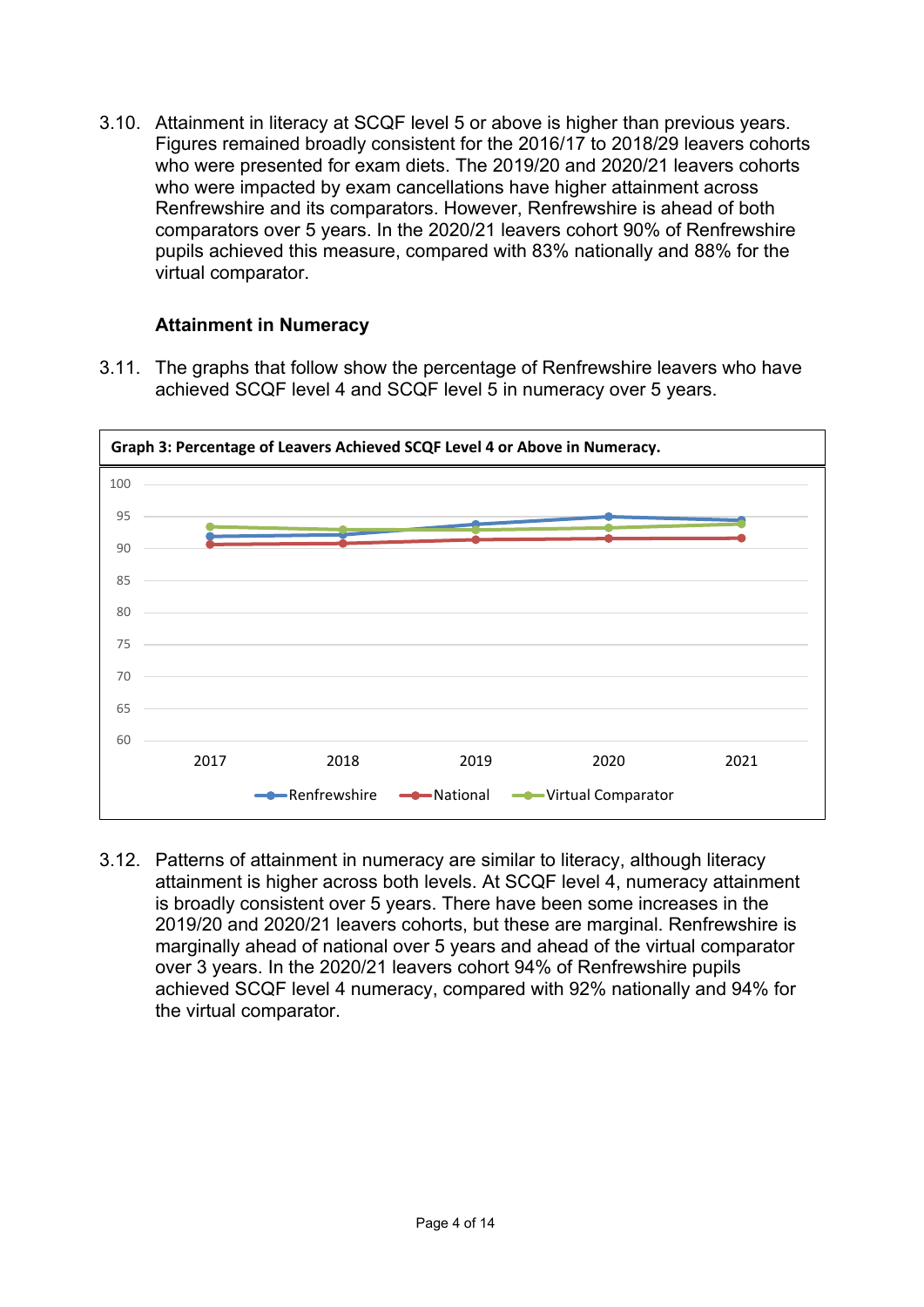

3.13. The percentage of Renfrewshire school leavers achieving SCQF Level 5 or above in numeracy remains above both comparators over 5 years. As with the literacy figures, attainment is highest in the 2019/20 and 2020/21 cohorts. In the 2020/21 leavers cohort 80% of Renfrewshire pupils achieved this measure, compared with 72% nationally and 78% for the virtual comparator.

## **Improving Attainment for All**

- 3.14. Each qualification on the Scottish Certificate and Qualifications Framework (SCQF) is attributed a number of tariff points. The higher the level of qualification, the more tariff points are attributed. On leaving school, pupils will have a total tariff score which incorporates their latest and best achievements in the senior phase.
- 3.15. Within this measure, INSIGHT breaks the data down into three groups of leavers: the lowest attaining 20%, the middle attaining 60% and the highest attaining 20%. It then calculates the average total tariff points for each of these groups and compares their attainment with the virtual comparator and the national figure. Graphs demonstrating trends in each of these groups are shown below.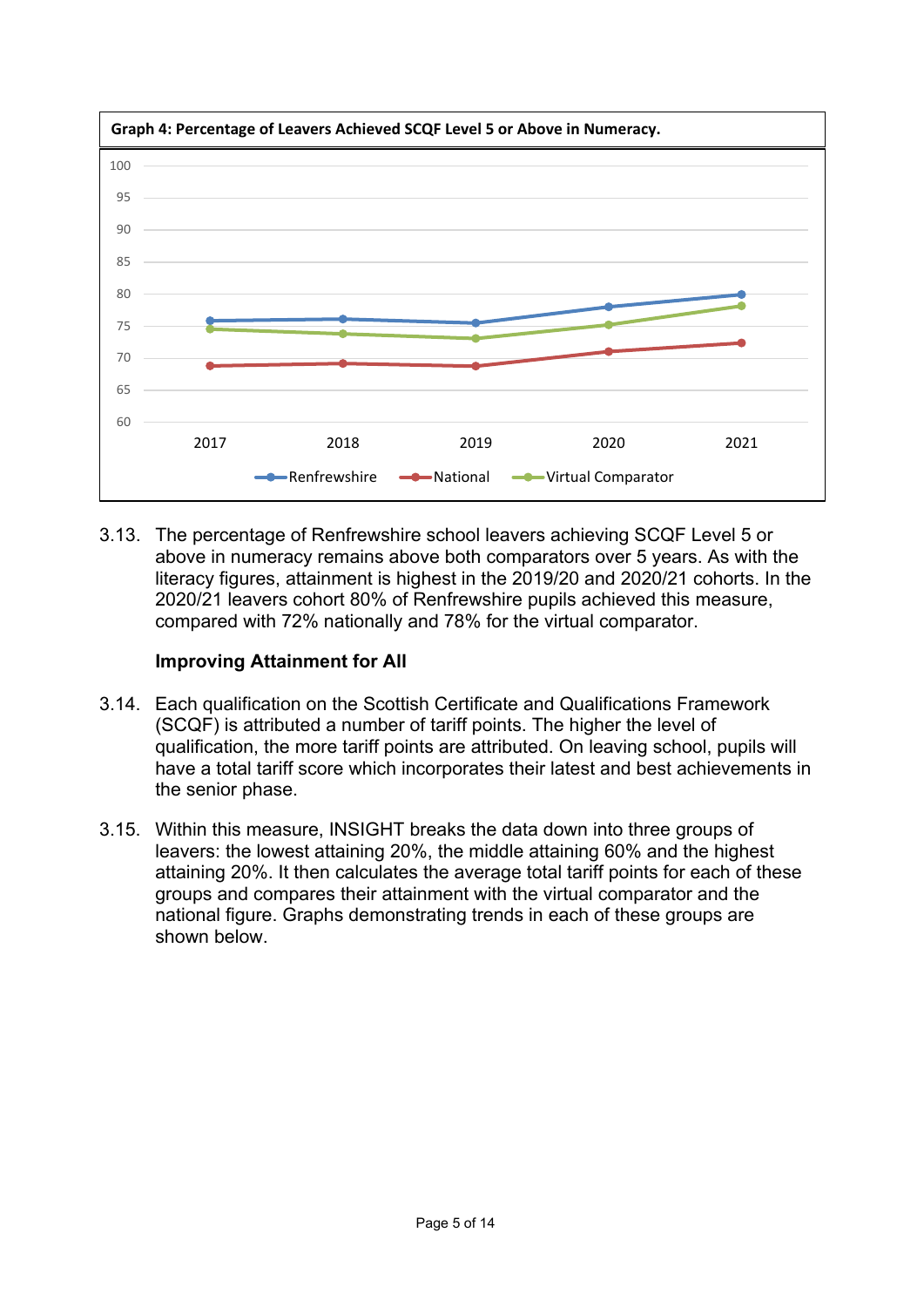

3.16. The average total tariff of the lowest attaining 20% of leavers in Renfrewshire is above the national figure over 5 years, and ahead of the virtual comparator over 3. Renfrewshire attainment is higher than previous years but both comparators remain in line with the 2016/17 cohort. In the 2020/21 leavers cohort, the average total tariff in Renfrewshire was 252. This compares to 165 nationally and 232 for the virtual comparator.

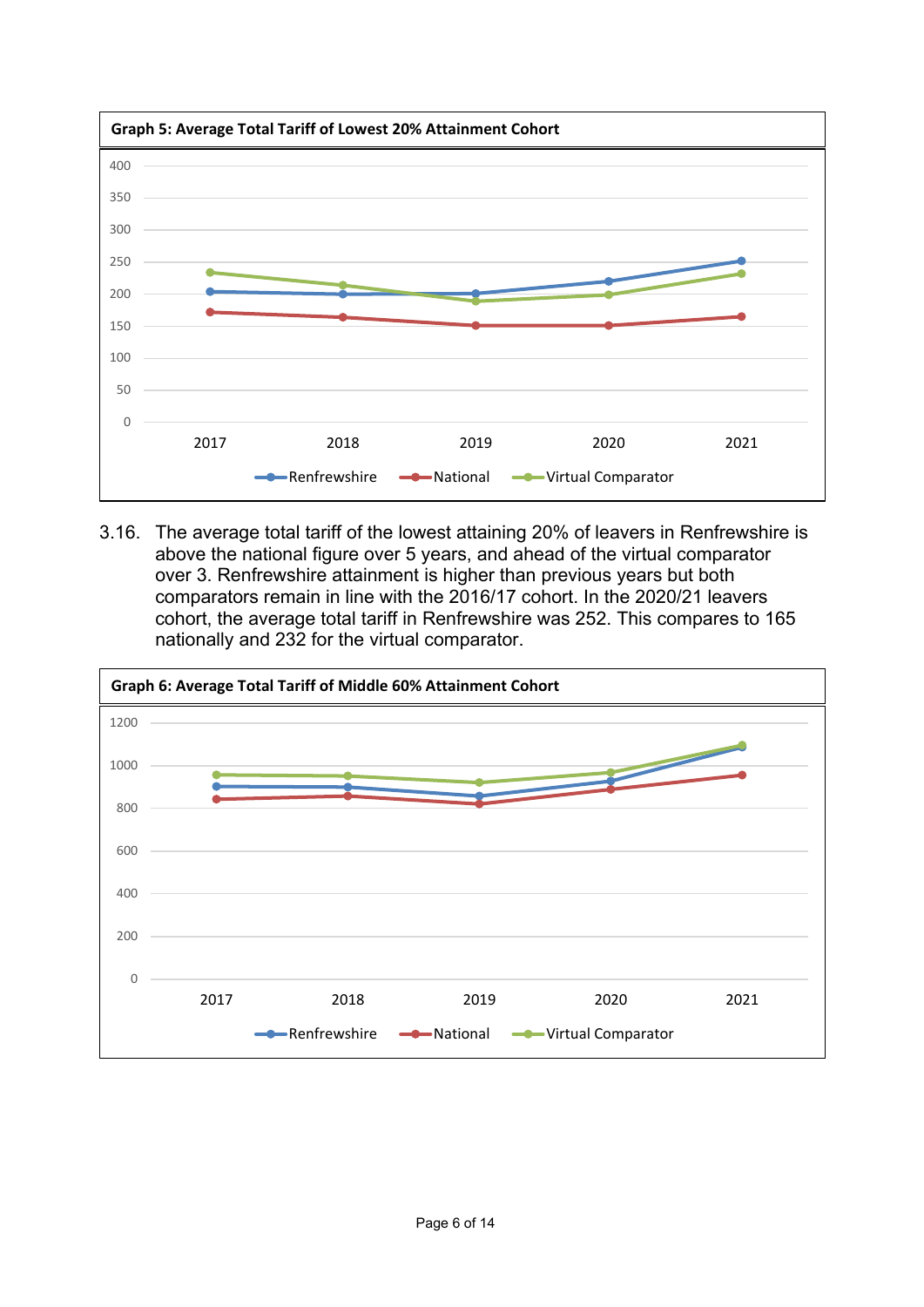3.17. The performance of the middle 60% attainment cohort is higher than previous years across Renfrewshire and both comparators. Renfrewshire remains closely in line with the virtual comparator and ahead of the national figure. In the 2020/21 leavers cohort, the average total tariff in Renfrewshire was 1087. This compares to 956 nationally and 1096 for the virtual comparator.



3.18. The average total tariff of school leavers in the highest 20% attainment cohort within the 2019/20 and 2020/21 leavers cohorts is higher than in previous years. Renfrewshire is marginally ahead of the virtual comparator and national figures. In the 2020/21 leavers cohort, the average total tariff in Renfrewshire was 2059. This compares to 1998 nationally and 2041 for the virtual comparator.

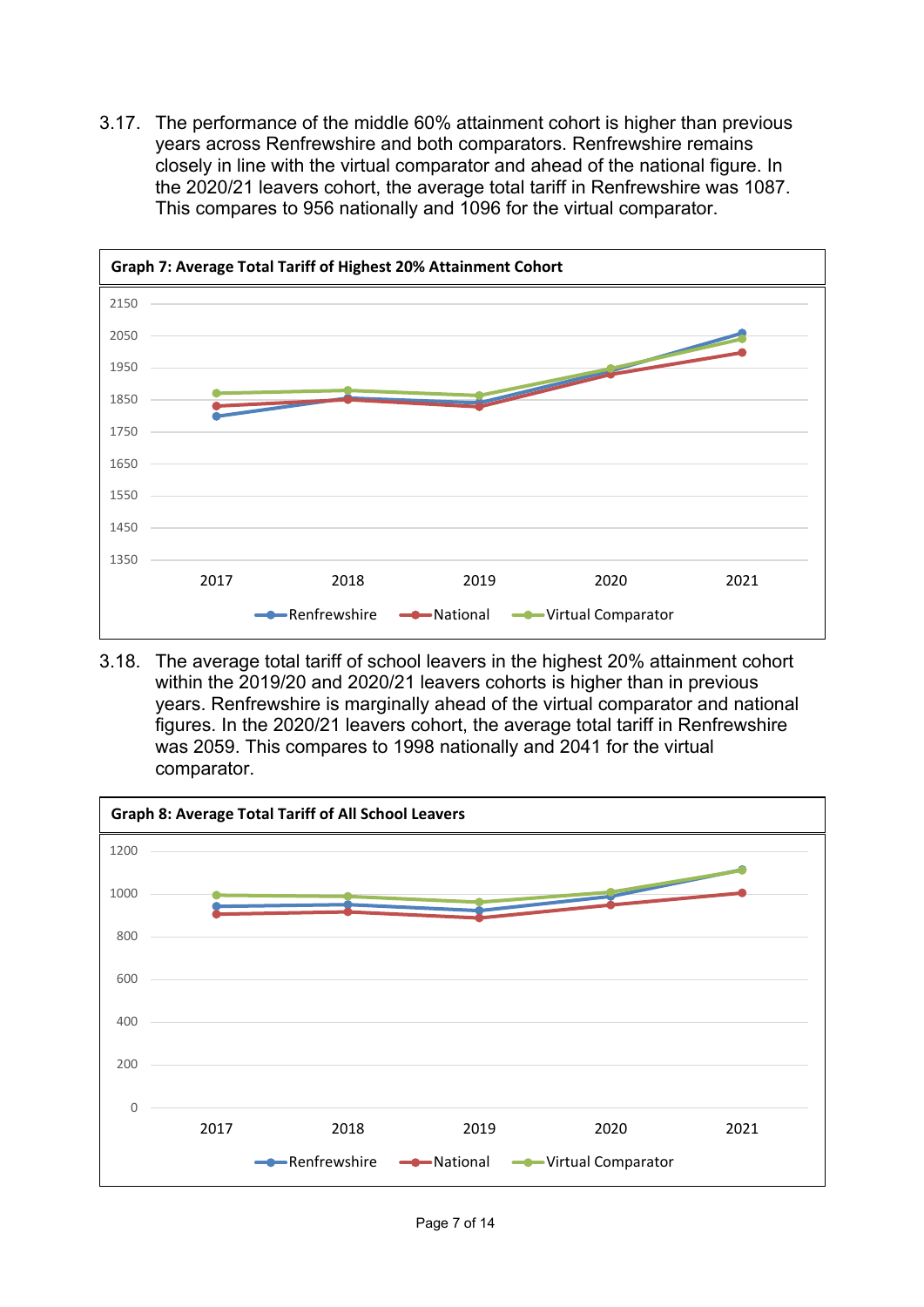3.19. The average total tariff of all leavers, regardless of attainment cohort, in 2020/21 was 1115. This brings Renfrewshire in line with the virtual comparator for the first time. Renfrewshire remains ahead of the national figure, although the increase in the 2020/21 cohort has increased this gap.

## **Attainment Versus Deprivation**

3.20. Closing the poverty related attainment gap is an overarching priority of Children's Services. Schools in all sectors are getting increasingly better at identifying their most vulnerable pupils and using strategies to try and mitigate the impact of poverty on their attainment. The Scottish Government measures progress towards closing the poverty related attainment gap using the Scottish Index of Multiple Deprivation (SIMD) quintiles. SIMD quintiles represent the 20% most deprived areas to the 20% least deprived areas.



3.21. The following chart shows the average total tariff points by SIMD quintiles for Renfrewshire and its comparators.

3.22. In the 2020/21 leavers cohort, Renfrewshire's average total tariff is ahead of national in all quintiles and marginally behind the virtual comparator in quintiles 1 and 3. The trend across the 5 quintiles is similar between Renfrewshire and its comparators, although the national trend demonstrates lower attainment overall.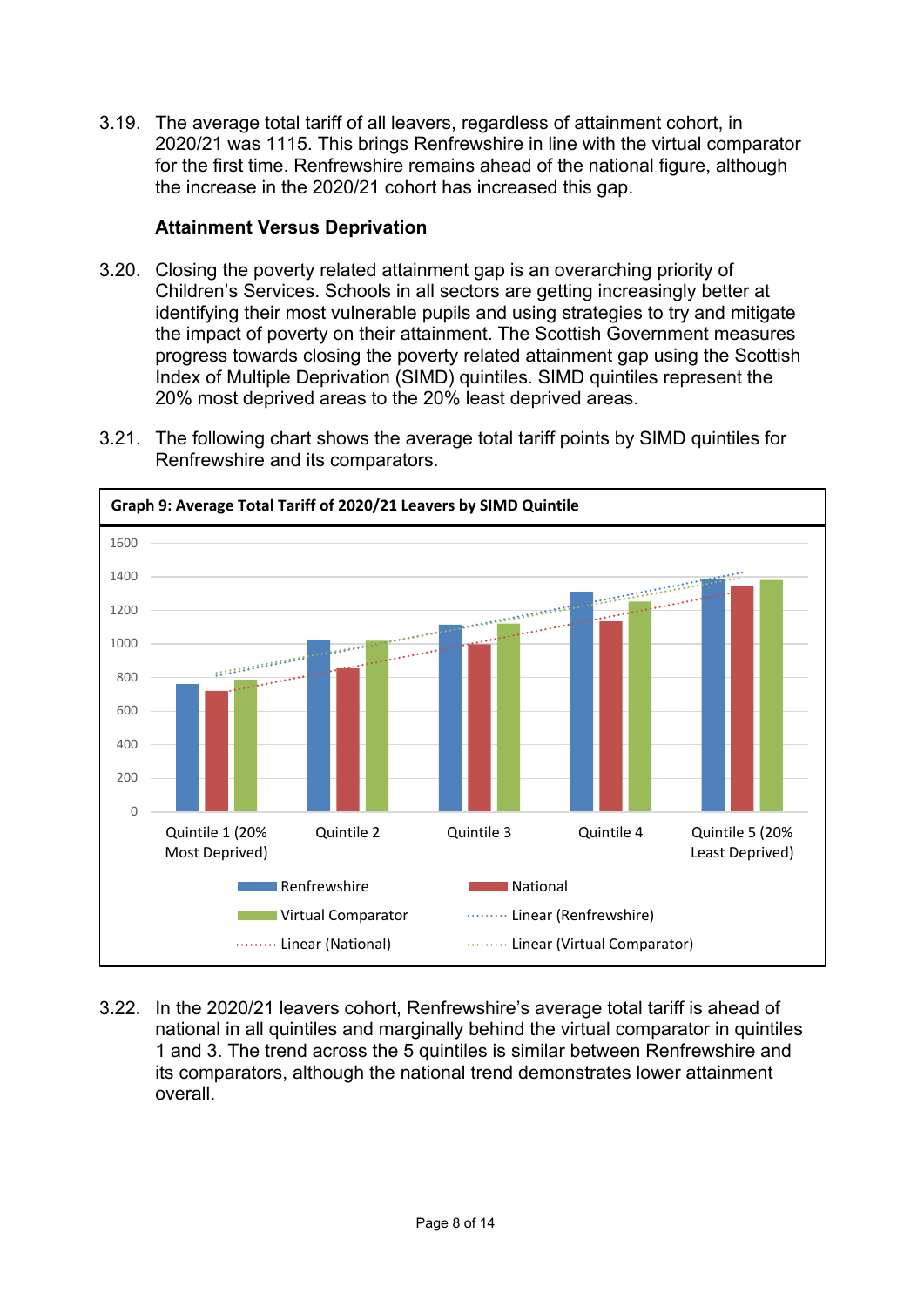

- 3.23. Graph 10 shows the average total tariff of school leavers living in the 20% most deprived areas in Renfrewshire over 5 years. These figures show that a consistent increasing trend over 5 years.
- 3.24. The graphs below show the highest SCQF level achieved by Renfrewshire school leavers living in quintile 1 (20% most deprived areas) and quintile 5 (20% least deprived areas). This comparison allows us to measure the change in the size of the poverty related attainment gap over time.

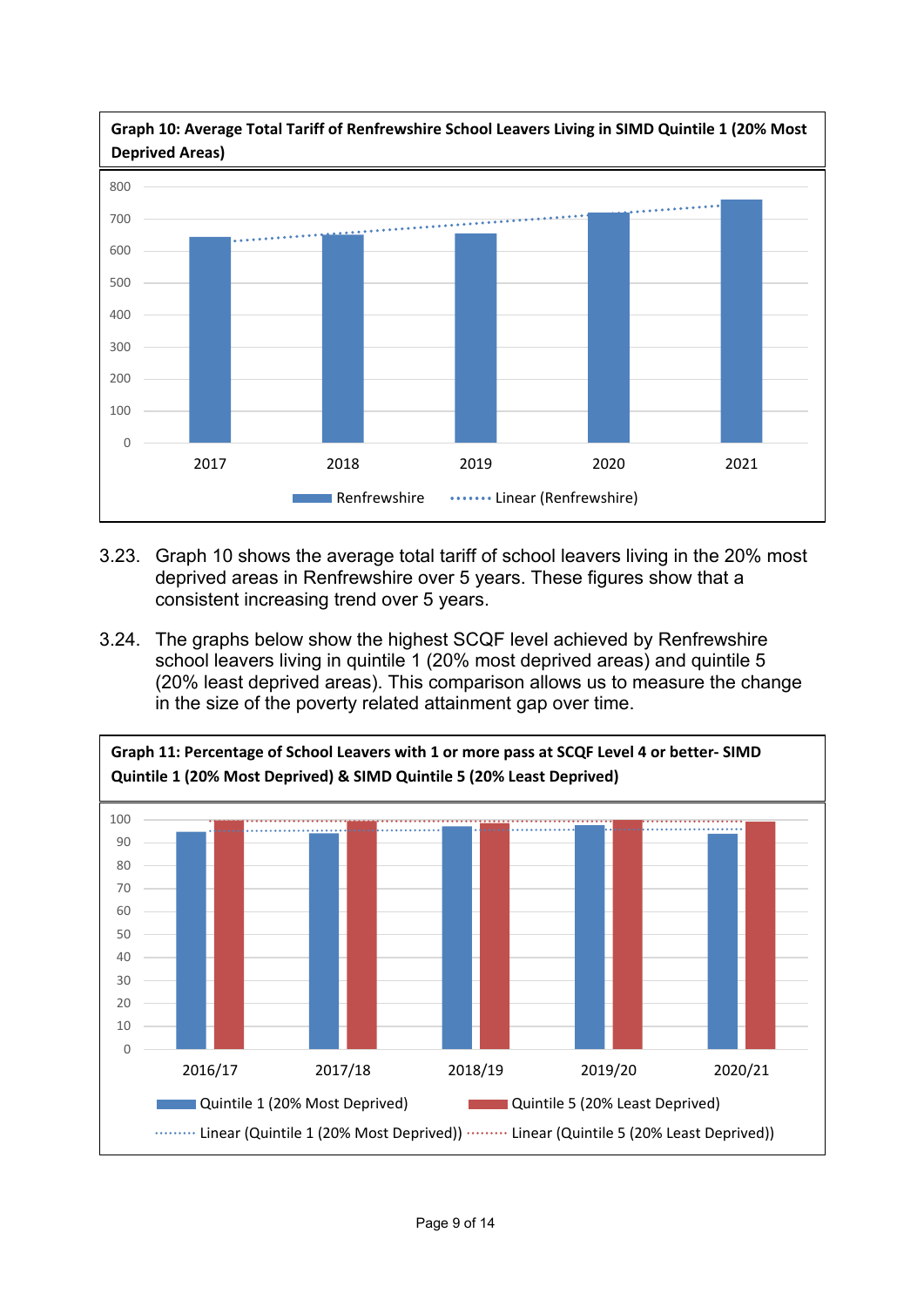3.25. The percentage of school leavers with one or more pass at SCQF level 4 has been consistent over 5 years. Attainment in this measure is high across both groups, with 94% of leavers living in quintile 1 areas and 99% of those living in quintile 5 areas achieving 1 or more award at SCQF level 5. The size of the gap within the 2020/21 leavers cohort was 5.3 percentage points which is in line with previous years.



3.26. Graph 12 illustrates the percentage of school leavers with one or more pass at SCQF level 5. Attainment at this level has been consistently high within quintile 5, with 99% of leavers achieving 1 or more award at this level in the 2020/21 leavers cohort. Attainment of school leavers in quintile 1 is consistent with previous years at 83%. The size of the gap is in line with previous years.

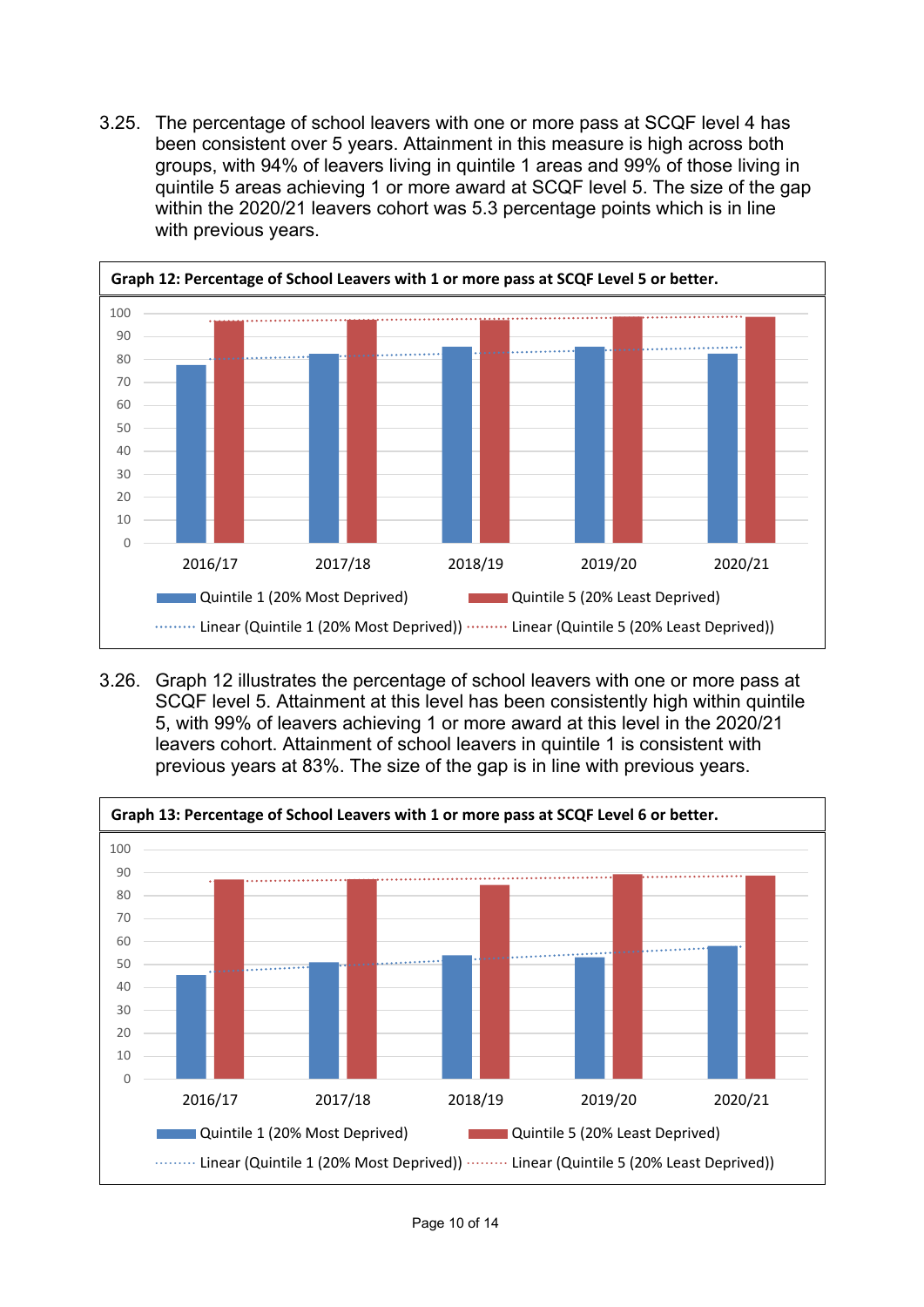3.27. The percentage of pupils in quintiles 1 and 5 achieving one or more pass at SCQF level 6 has increased gradually over 5 years. In the 2020/21 leavers cohort, 58% of leavers living in SIMD quintile 1 achieved this measure compared with 89% of leavers living in SIMD quintile 5 areas. The gaps at this level are larger than SCQF 4 and 5.



- 3.28. Graph 14 compares the attainment of pupils living in 20% most deprived areas in Renfrewshire and nationally. In the 2020/21 leavers cohort, a higher proportion of pupils living in the most deprived areas achieved 1 or more awards across all levels. The largest difference is within the proportion of leavers achieving 1 or more award at SCQF level 6 as 58% of Renfrewshire leavers achieved this compared with 55% nationally.
- 3.29. The service and schools continue to support the Council's and the Scottish Government's priority of closing the poverty attainment gap through improving and targeting our provision, utilising the Scottish Attainment Challenge and pupil equity funding.

## **Leaver Destinations**

3.30. This measure identifies the percentage of school leavers that have entered a positive destination. Positive destinations include higher education, further education, employment, activity agreements, personal skills development and voluntary work.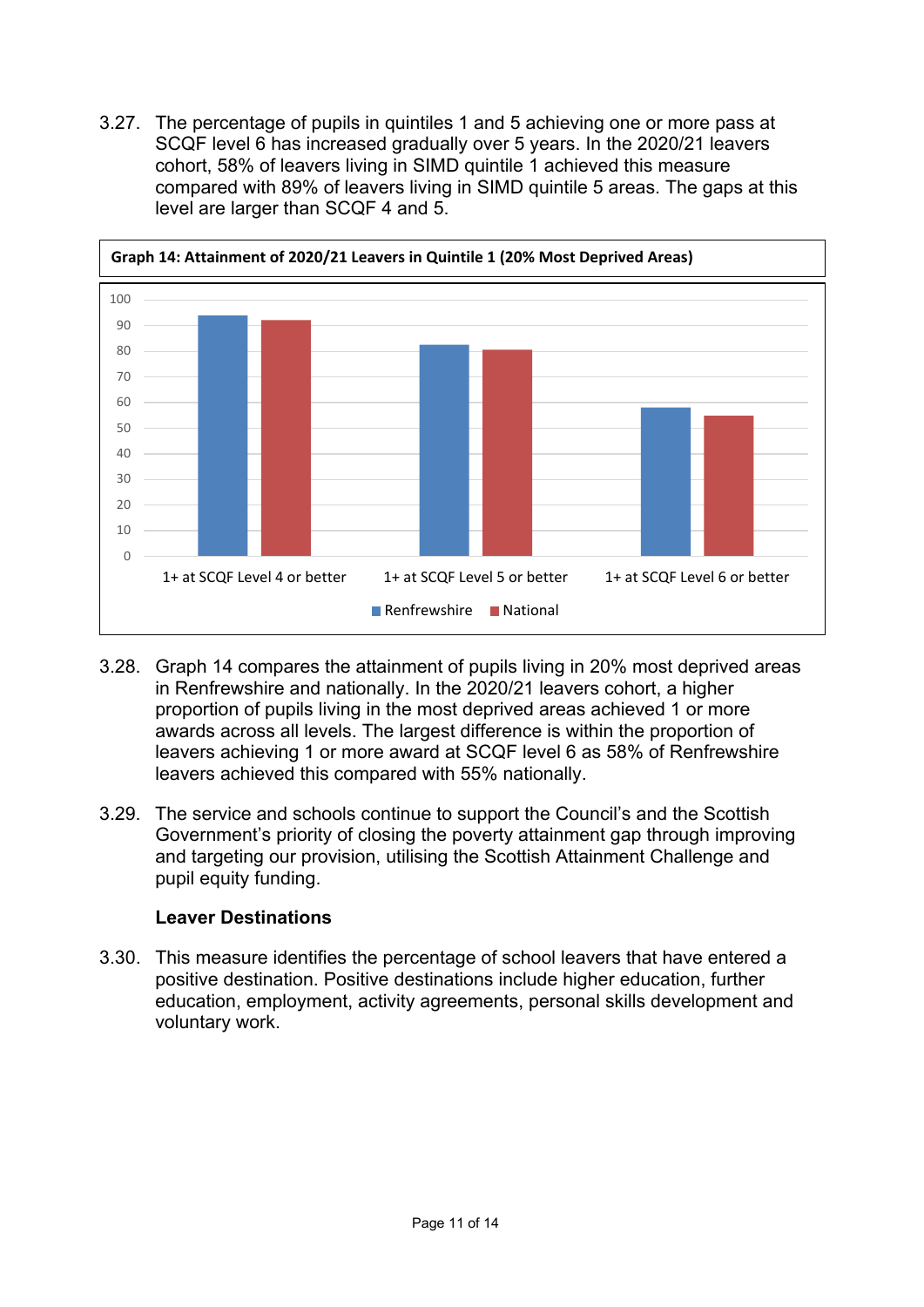

- 3.31. The percentage of leavers entering a positive destination has increased for Renfrewshire and both comparators, bringing all above pre-pandemic levels. In the 2020/21 leavers cohort, the percentage of Renfrewshire leavers entering an initial positive destination was 96.5, compared with 95.5 nationally and 96.2 for the virtual comparator.
- 3.32. The graph below shows the breakdown of the destinations of the 2020/21 leavers cohort.

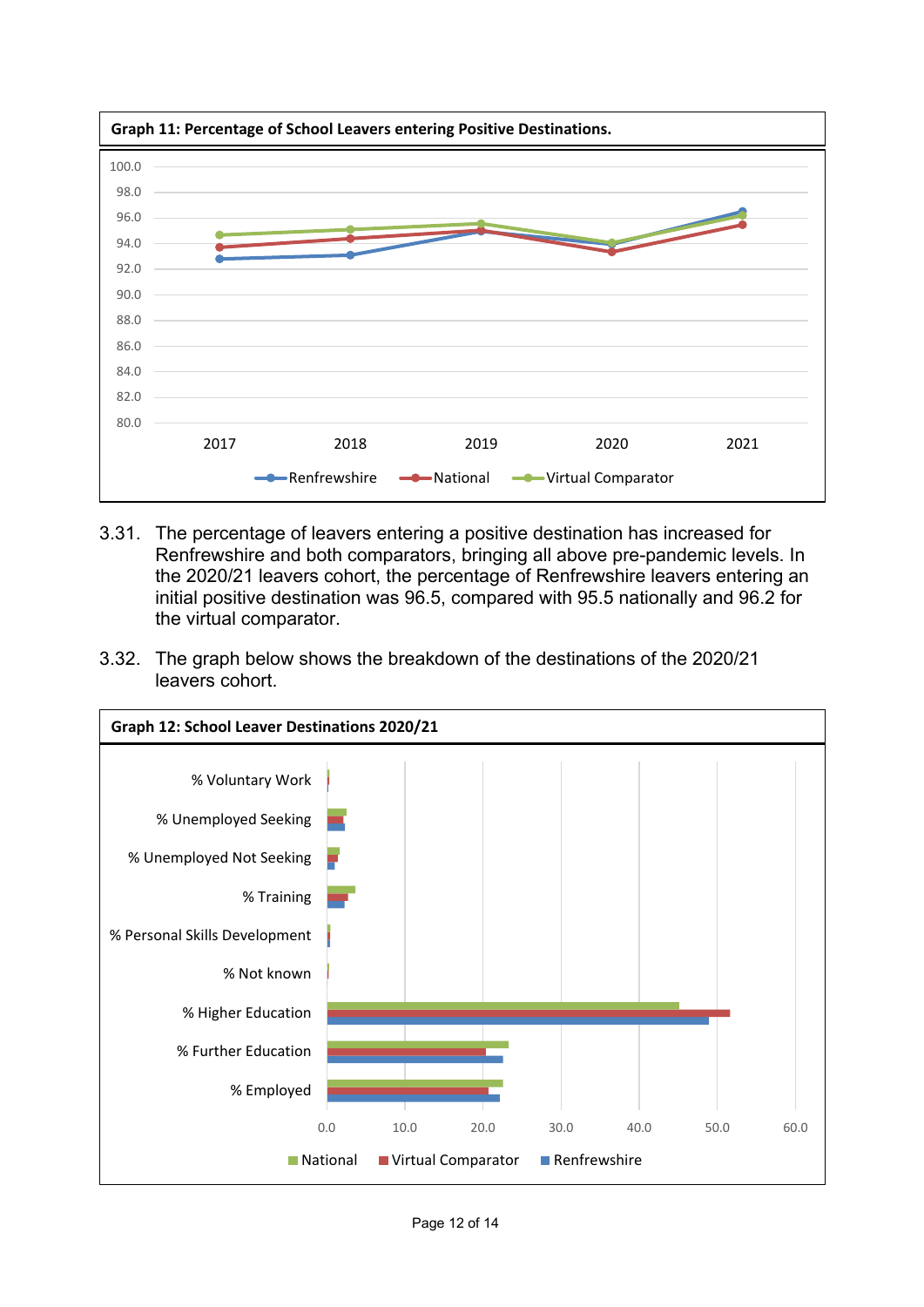3.33. In the 2020/21 leavers cohort, 48.9% of Renfrewshire's leavers entered higher education, 22.6% went into further education and 22.2% were employed. Compared with national figures, Renfrewshire has a higher proportion of pupils entering higher education and similar levels entering further education and employment. The virtual comparator has a greater proportion in higher education but fewer leavers in further education and employment.



3.34. Employment figures were significantly impacted by the pandemic in the 2019/20 leavers cohort but have now recovered to 22.2%. This year's figure is still marginally below the 2018/19 cohort but in line with previous years. The proportion entering further education is below previous years but higher education has continued to increase. The percentage of leavers unemployed is at its lowest level in 5 years at 3.4%.

**\_\_\_\_\_\_\_\_\_\_\_\_\_\_\_\_\_\_\_\_\_\_\_\_\_\_\_\_\_\_\_\_\_\_\_\_\_\_\_\_\_\_\_\_\_\_\_\_\_\_\_\_\_\_\_\_\_\_\_\_\_\_\_\_\_\_\_** 

## **4. Next Steps**

4.1 Renfrewshire continues to perform well against national and virtual comparators across a range of measures. The proportion of leavers achieving a positive post-school destination has recovered from a decrease in the 2019/20 cohort and has surpassed previous years. However, we recognise the scope for further improvement, particularly in relation to reducing the poverty related attainment gap. We will continue to make this a priority as we strive for even further improvement.

**\_\_\_\_\_\_\_\_\_\_\_\_\_\_\_\_\_\_\_\_\_\_\_\_\_\_\_\_\_\_\_\_\_\_\_\_\_\_\_\_\_\_\_\_\_\_\_\_\_\_\_\_\_\_\_\_\_\_\_\_\_\_\_\_\_\_\_** 

#### **Implications of the Report**

- 1. **Financial** none
- 2. **HR & Organisational Development** none